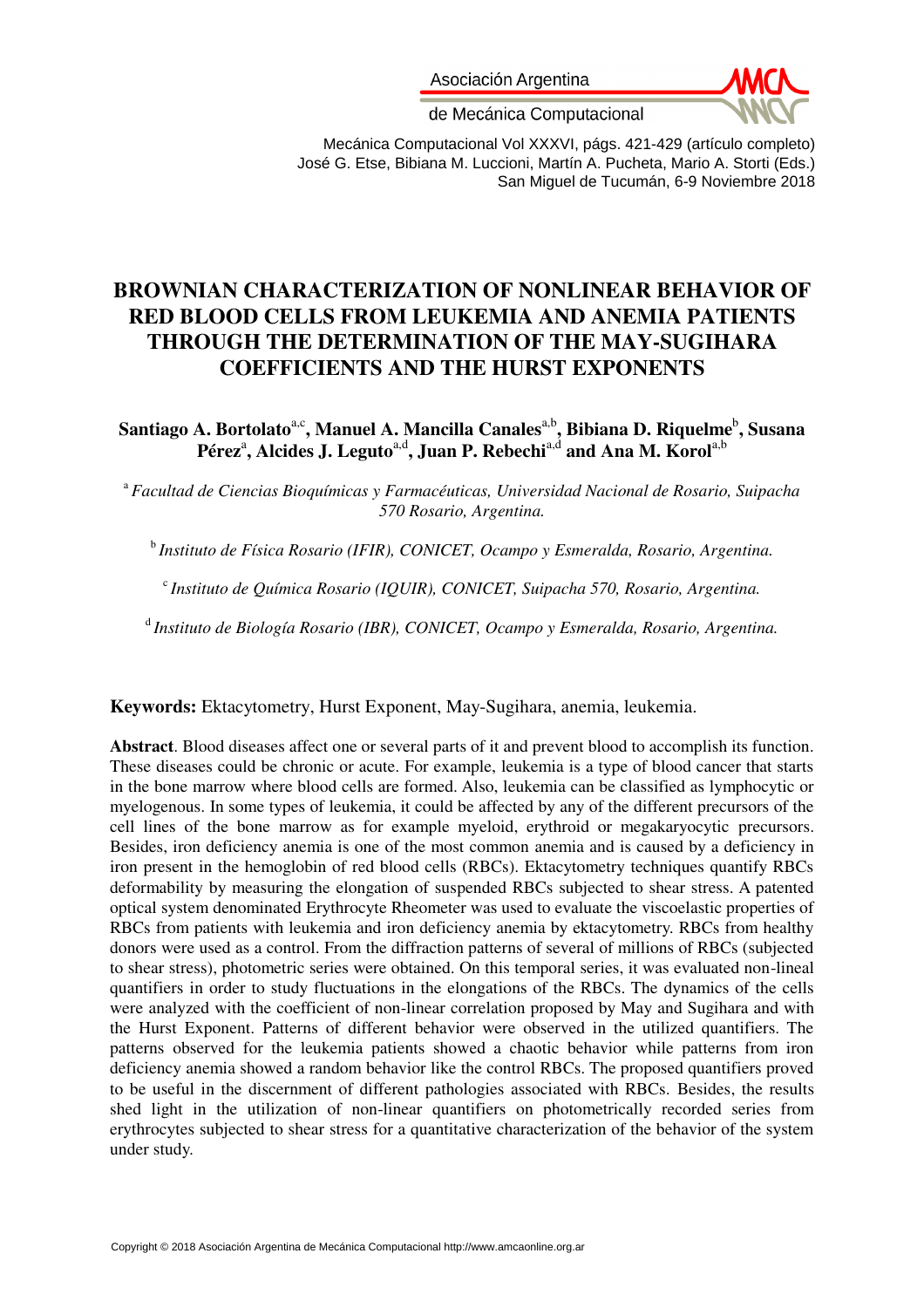## **1 INTRODUCTION**

Red blood cells (RBCs) are the most abundant cells in the blood and its primary function is the transport of oxygen and carbon dioxide. In order to carry out this task, they have to travel through capillaries of diameters smaller than themselves. This requires that the RBCs must be deformed in a greater extent. Due to these mechanical properties and their abundance, RBCs are also major determinants for the rheological behavior of blood.

Leukemia is a cancer of the bone marrow and blood. The four main types of leukemia are acute myeloid leukemia, chronic myeloid leukemia, acute lymphoblastic leukemia, and chronic lymphocytic leukemia (CLL). Acute leukemia is a rapidly progressive disease that affects cells that have not fully developed. These cells can not perform their normal functions. Chronic leukemia tends to progress more slowly, and patients have a greater number of mature cells. In general, these more mature cells can perform some of their normal functions. In the case of acute myeloid leukemia, the cancerous change begins in a cell in the bone marrow that normally forms certain blood cells, that is, RBCs, some types of white blood cells and platelets. Thus, this type of leukemia can arise from degenerated RBCs, which also may present morphological alterations (Miller et. al. 2005). With respect to CLL, it has not yet been possible to establish a link between this disease and the morphological alteration of RBCs. However, it has been shown that many serious chronic diseases can damage the erythrocyte membrane by hyperthermia, and generate some degree of mechanical injury of the RBCs when crossing injured tissues (Zerga, 2004).

Iron-deficiency anemia (IDA) is an anemia caused by a lack of iron. Anemia is defined as a decrease in the number of RBCs or the amount of hemoglobin in the blood. When onset is slow, symptoms are often vague, including feeling tired, weakness, shortness of breath, or poor ability to exercise. Anemia that comes on quickly often has greater symptoms, including confusion, feeling like one is going to pass out, and increased thirst. Recently, it was reported that the decrease of RBCs during anemia can be attributed to an increase in membrane stiffness and a decrease in deformability, which decreases the ability of the RBCs to pass through the spleen without being removed (Nagababu et al. 2008).

Whatever the case, both diseases could modify the rheological behavior of blood since they could produce possible changes in the morphology of RBCs. In this work, a feasible diagnostic tool, based on the Brownian characterization of the nonlinear behavior of RBCs from CLL or IDA patients was developed. The new method consists of the use of the May-Sugihara Coefficient and the Hurst Exponent for the characterization of the RBCs samples. This technique enables the discrimination of different groups according to their nature.

In order to develop our proposal, the manifestation of the complex behavior related to RBCs is described through a range of new concepts: the techniques of Time Delay Coordinates suggested by Takens (1981), False Nearest Neighbors proposed by Abarbanel et al. (1993) and the method proposed by May and Sugihara (1990). The latter provides an estimation of the number of degrees of freedom and also makes inferences about the dynamical nature of the system under study. This inference can be carried out by examining the correlation coefficient between predicted and observed time series through different prediction intervals, depending on the embedding dimension of the attractor as long as the photometric time series is identified as chaotic. Lastly, Hurst Exponent would allow characterizing ordinary Brownian motion and fractional Brownian motion of the systems from photometrically recorded series.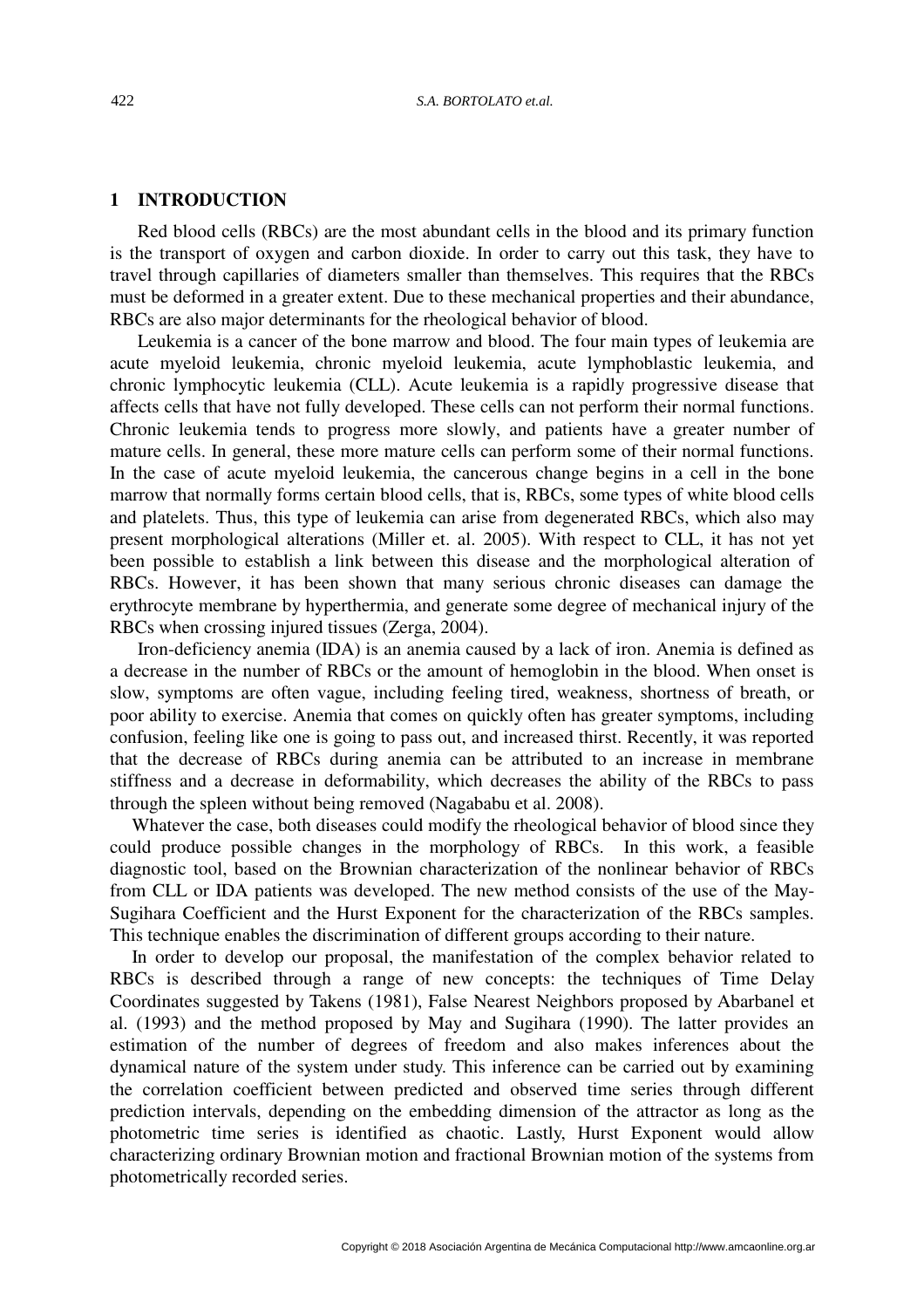The method requires obtaining time series that account for the alteration of the erythrocyte membrane of the RBCs. For this, photometrically time series of cells under shear stress from RBCs samples of patients with CLL or IDA were recorded. The time series were obtained by Ektacytometry technique using a device developed and patented by our Group of Applied Optics at Biology from IFIR (CONICET-UNR) (Riquelme et al. 2005). The same procedure was carried out for healthy patients (RBCs control) for comparative purposes.

# **2 MATERIALS AND METHODS**

#### **2.1 Red blood cells (RBCs)**

Human venous blood samples of red cells Group 0 were anticoagulated with  $Na<sub>2</sub>EDTA$  and maintained at 4 ºC until they were processed. Whole blood was centrifuged at 800 g during 10 minutes. Then, plasma and buffer coat were removed. The remaining RBCs were washed three times with phosphate buffer saline (PBS, pH 7.4) at 25 ºC.

Erythrocyte suspensions were obtained according to the experimental procedure described above and following the International Committee for Standardization on Hematology.

## **2.2 Data acquisition**

The Erythrocyte Rheometer based on Ektacytometry, was used to dada acquisition. In this instrument, light diffraction under Fraunhofer theory conditions may be applied to obtain quantitative information of diffracting particles such as suspended RBCs. Cells in dilute suspension under shear stress take a three axial ellipsoidal shape having the major axis in the same direction towards the shear field direction. A laser beam that transverse perpendicularly a thin layer of cells suspension is diffracted producing a Fraunhofer diffraction pattern that is either circular when the cells are at rest or elliptical when they become deformed by a shear stress field.

Normal RBCs being at rest can be considered as a monodisperse population having discoid shapes with almost the same size. RBCs suspension is placed between two flint glass disks, and a driving motor allows the rotation of the lower disk. Data is stored for being numerically processing. Based on previous reports, the time series obtained were splitted in two parts: the first one describes the stage when the erythrocytes are subjected to shear stress and the second one describes the stage when the erythrocytes recover their circular shape for being at rest.

An example of the time series for the creep process and for a healthy control sample obtained by the equipment, as well as the Fraunhofer diffraction patterns for rest and under shear stress, is shown in Fig.1.



Figure 1. Flowchart of Erythrocyte Rheometer and a typical time series from the creep process of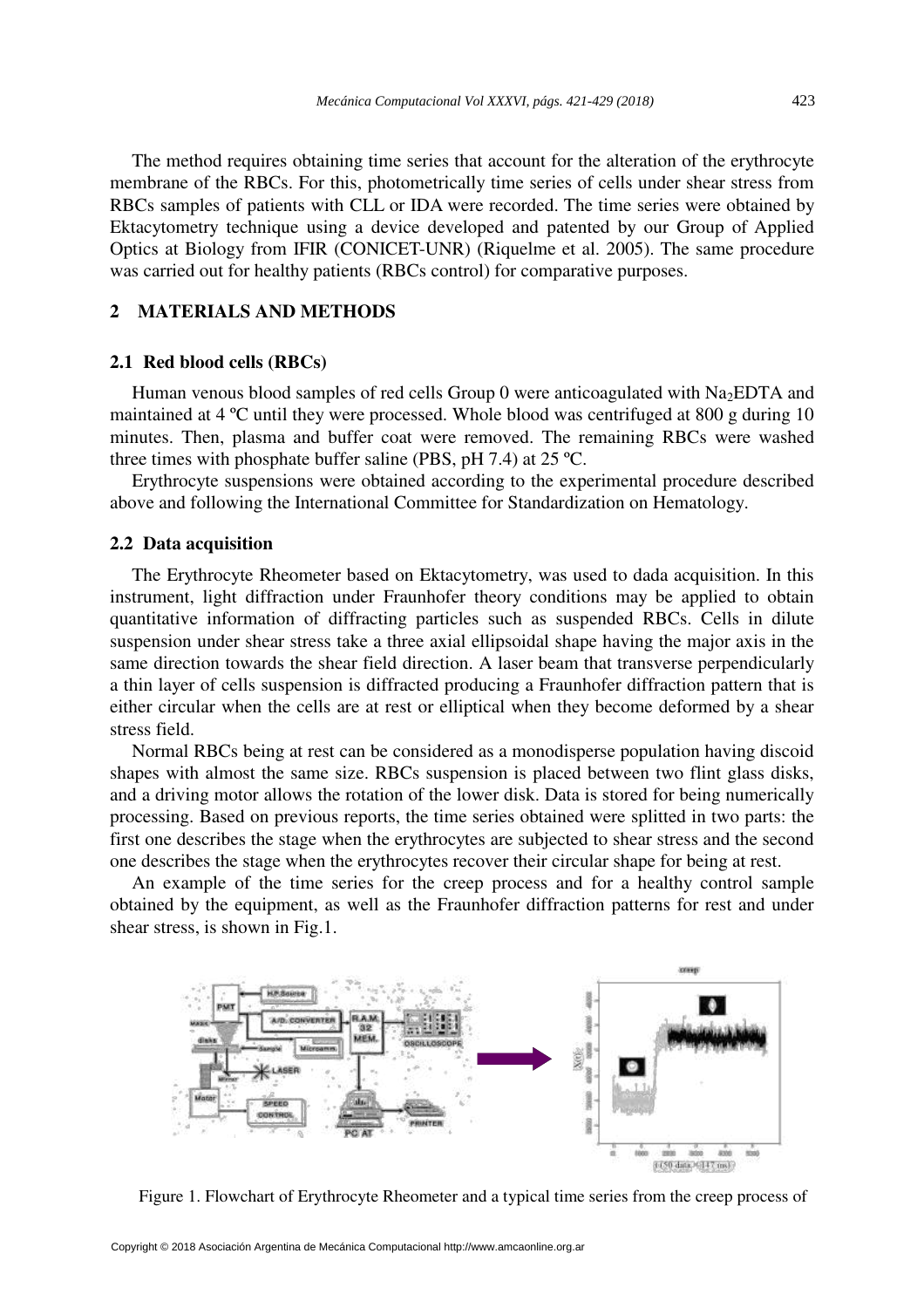erythrocytes under shear stress and Fraunhofer diffraction patterns for rest and under shear stress.

## **2.3 Software**

The algorithms for estimate the quantifiers were developed in two different programming languages, R (2016) and MATLAB (2013); and are at disposal if required.

## **3 DATA ANALYSIS**

#### **3.1 The percentage of False Nearest Neighbors.**

A particular time series, such as the dataset depicted in Fig. 1, can be connected in time, leading to an orbit or trajectory that represents the evolution of the system. The set of orbits starting from all possible initial conditions generates a flow in the state space and can be used to visualize the attractor of the system. However, limitations of such representation of the system include the conditions that every trajectory must be non-intersecting and that different trajectories originating from different initial conditions must not overlap or occupy the same space. This arises from the fact that a point in phase space representing the state of the system is considered to encode all the information about the system, including both its past and future history, which is a deterministic system must be unique.

In this phase space, points of an orbit acquire neighbors. These neighbors provide information on how phase space neighborhoods evolve over time. In an embedding dimension E, that is too small to unfold the attractor, not all the points that are close to each other will be actual neighbors due to the dynamics. Some of them will be far from each other and simply appear as neighbors because the geometric structure of the attractor has been projected onto a smaller space. Abarbanel and co-workers evaluated neighbors with increasing dimensions until no false neighbors remained (Abarbanel et al. 1993). They developed a specific method from geometrical considerations, known as percentage of false nearest neighbors (%FNN). The proposed method looks for a value for the minimum embedding dimension that correctly analyzes the dynamics of the process.

In D dimension each vector Y(k) will have a nearest neighbor  $Y_{NN}(k)$ , in the sense of the minimum Euclidean distance between them:

$$
R_D^2(k) = |Y(k) - Y_{NN}(k)|^2 = \sum_{j=0}^{D-1} (y(k - j\tau) - y_{NN}(k - j\tau))^2
$$
(1)  

$$
R_{D+1}^2(k) = |Y(k) - Y_{NN}(k)|^2 = \sum_{j=0}^{D} (y(k - j\tau) - y_{NN}(k - j\tau))^2
$$
  

$$
= \sum_{j=0}^{D-1} (y(k - j\tau) - y_{NN}(k - j\tau))^2 + (y(-D\tau) + y_{NN}(k - D\tau))^2
$$
  

$$
= R_D^2(k) + (y(-D\tau) + y_{NN}(k - D\tau)^2)
$$
(2)

From Eqs. (1-2), if  $R_D$  is the minimum distance between Y(k) and Y<sub>NN</sub>(k), then  $R_{D+1}$  must be smaller than  $R_D$ , but if it is bigger, then the attractor in  $R_D$  is not unfolded and those points appeared near because the real attractor has been projected on the smallest space on delay coordinates. This could be checked for increasing embedding dimensions until the %FNN is less than 1%. The calculation of the %FNN could be used as a test on measurements from the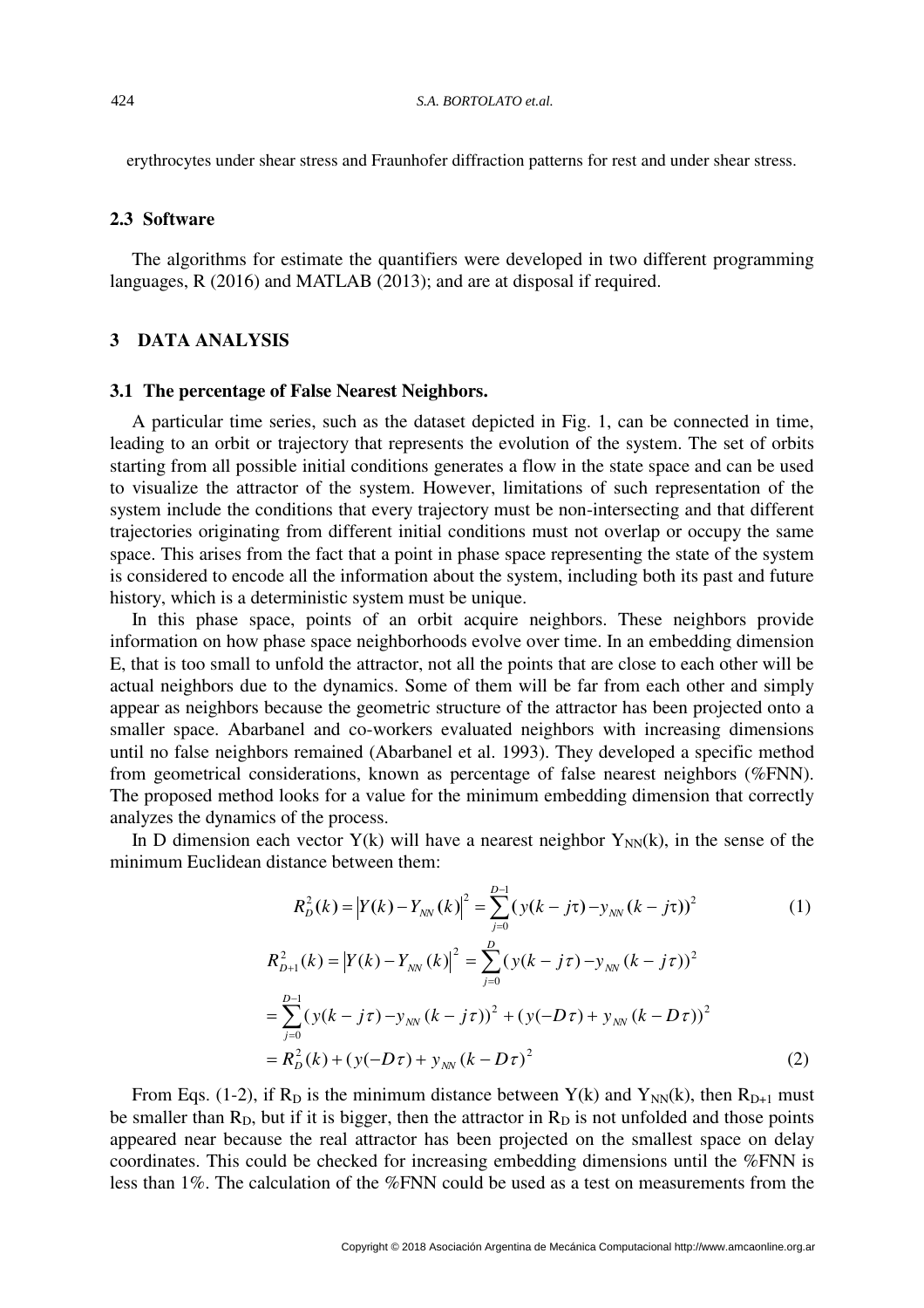dynamical system in order to find the minimum embedding dimension E in which the attractor of the system is completely unfolded.

## **3.2 May and Sugihara Correlation Coefficient**

First, the smallest embedding dimension E in which every trajectory must be nonintersecting was chosen, as obtained with the %FNN procedure. Time delay coordinates technique, suggested by Takens, was employed in order to generate the phase space portraiture for the system dynamic (Takens, 1981).

A convenient way to reconstruct the dynamics of the process is to unfold the time series by successively higher shifts. The shifts were defined as integer multiples of a fixed lag  $\tau$ , where τ is an integer number defined as τ = m ∆t (in our work, m = 1). Taking N equidistant points for creep and recovery process, we are able to define the phase space of all the possible states of the system variables under study.

 For our time series, each sequence for which we wish to make a prediction is now to be regarded as an E-dimensional point, that is a vector, comprising the present value and the E-1 previous values each separated by one lag time.

May and Sugihara propose then that all nearby E-dimensional points are placed in the state space. For each of these points, a minimal neighborhood is defined to be such that the predicted one  $(Y^*)$  is contained within the smallest simplex. A simplex containing  $E+1$ vertices is the smallest simplex that can contain an E-dimensional point as an inside one. The lower dimensional simplex of nearest neighbors was used for points on the boundary.

 Prediction is now obtained by projecting the domain of the simplex into its range, which is done by keeping track of where the points in the simplex end up after s time steps. To obtain the predicted value, we compute where the original predicted one has moved within the range of this simplex. This is a nonparametric method, which uses no prior information about the model used to generate the series; the only information is the output itself. It should apply to any stationary or quasi-ergodic dynamic process, including chaos.

Plotting the conventional statistical coefficient correlation  $\langle Cs(Y, Y^*)\rangle$  between predicted Y\* and observed values Y as a function of *s*. If one obtains a decrease in the correlation coefficients with increasing prediction time then this is a characteristic feature of chaos. This property is noteworthy because it indicates a simple way to differentiate additive noise from deterministic chaos. The former is uncorrelated, regardless of how far or close into the future one tries to project the simplex, whereas predictions with the latter will tend to deteriorate as one tries to forecast further into the future.

Our predictions were generated by using the first half of the data series to construct an ensemble of points in an E-dimensional state space. This first half will be the library of past patterns; they were done avoiding the first 500 data points corresponding to the stationary process. Then the resulting information was used to depict the remaining second half values in the series.

## **3.3 Hurst Exponent**

In a classical non-differentiable trajectory or, more generally, ordinary Brownian motion, past increments in displacement are uncorrelated with future increments, that is, the system has no memory. In a correlated random walk, or more generally, fractional Brownian motion, past increments in displacement are correlated with future increments, at least for the first steps of the process, hence the system has memory.

Hurst Exponent for a time series provides a measure of whether it is a pure white noise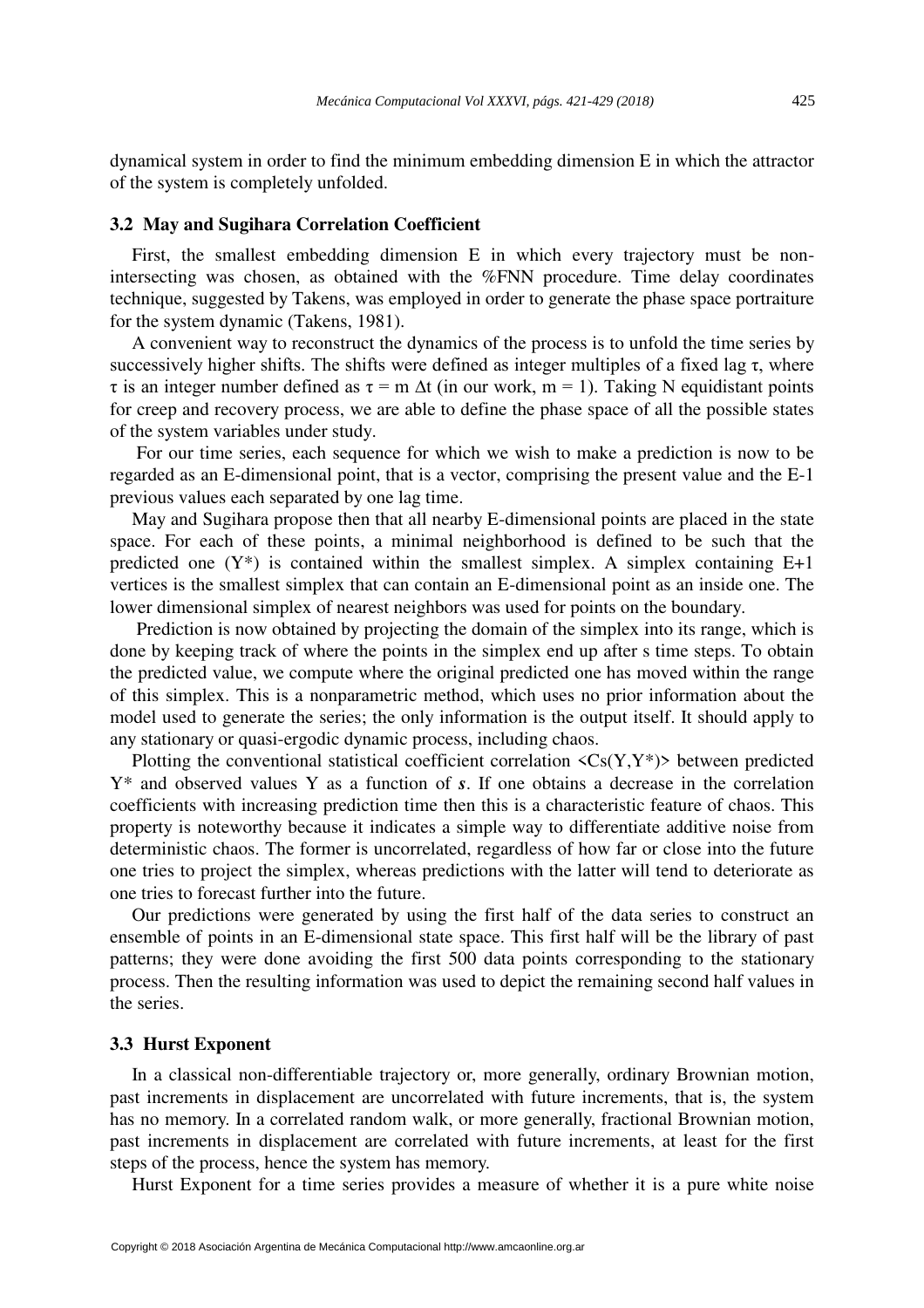random process or has underlying trends. Dynamic process, that might naively characterized with purely white noise, sometimes turn out to exhibit Hurst Exponent statistics for long memory process, i.e., colored noise. A long memory process is a process where past events have a decaying effect on future ones. But those are forgotten as time moves forward.

A time dependent function  $X(t)$ , as ours photometrically recorded time series, is said to be self-affine if fluctuations in different scales can be rescaled in order to obtained the original signal, to be statistical equivalent to the rescaled version (Simonsen, 2003):

$$
X(t) = \lambda^{-H} x(\lambda t)
$$
 (3)

In Eq. (3),  $\lambda$  is a positive number and *H* is the Hurst exponent, which quantifies the degree of correlation (positive or negative) when the increments are  $\Delta Y(t_i) = y(t_{i+1}) - y(t_i)$ .

It can be shown that for a process satisfying the self-affine property, the correlation function  $\langle C_s(Y, Y^*)\rangle$  between  $\Delta Y(t)$  of the real series and  $\Delta Y^*(t)$  for the predicted one, can be best illustrated by considering the correlation coefficient for Brownian motion, proposed by Feder (1988), which is given by the expression:

$$
C(t) = \frac{\langle \Delta Y(t) \Delta Y^*(t) \rangle}{\langle \Delta Y(t) \rangle} = 2^{2H-1} - 1
$$
\n(4)

From Eq. (4), if  $H = 0.5$ , the increments in displacement are statistically independent, and then  $\langle C_s(Y, Y^*) \rangle = 0$ . This is the result expected for ordinary Brownian motion. For  $H \ge 0.5$ past and future increments are positively correlated, this type of behavior is known as persistent. For  $H \leq 0.5$  past and future increments are negatively correlated, this type of behavior is known as anti-persistent. In both cases  $\langle C_s(Y, Y^*) \rangle \neq 0$ .

In order to obtain the correlation coefficient between the photometric time series of the second half of our series  $Y(t)$ , and the theoretical  $Y^*(t)$ , we applied the Sugihara and May methodology. We correlated  $Y^*(t)$ , obtained from the series corresponding to the creep process, X(t), with Y(t) which is the second half, for the different steps increments *s*. For further details, please read the references (May and Sugihara, 1990; Feder, 1988).

## **4 RESULTS AND DISCUSSION**

The random behavior is, as one expects, unpredictable, thus the question of randomness in a data series is more than a question of mixtures of determinism and randomness. Since noise is present in all physical measurements, determining if randomness is inherent in the system dynamics or in the measurement process is not always straightforward. In the study of the deformability of RBCs through the analysis of photometric series, much of what has just been said is present, which makes the use of nonlinear quantifiers a valuable contribution to unraveling what type of sample one is analyzing. Certainly, the use of a nonlinear quantifier is not intended to replace conventional analysis, but to provide further insights into the underlying RBCs deformation mechanisms.

At the start, over to all the series, the first differences  $(x_{t+1} - x_t)$  were applied in order to whiten the series, that is, to reduce the autocorrelation, and also to diminish any signals associated with simple cycles. In order to reconstruct the process dynamics, the technique of delay coordinates suggested by Takens and co-workers was used, and the Abarbanel method of false nearest neighbors was applied to finding the phase space dimension, as such explained in Section 3.1. Thus, the %FNN for seven embedding dimensions, one higher than the other, were obtained. For all the samples it was found that when  $E = 6$  the %FNN was less than 1%,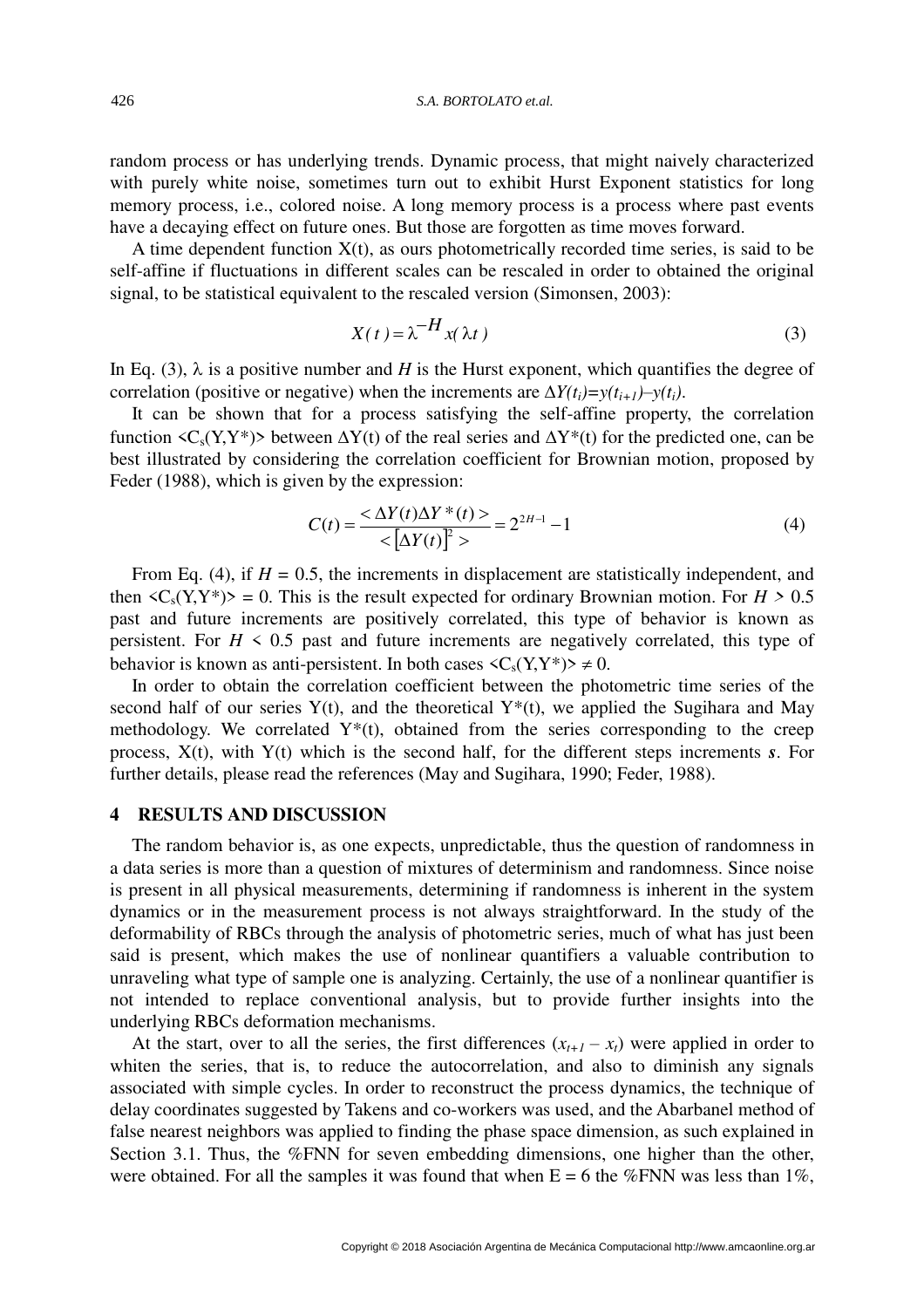and therefore the system attractor should completely unfold. Thus,  $E = 6$  was the chosen embedding dimension for our analysis. The results obtained are shown in Fig. 2.



Fig. 2. Embedding dimension E vs. %FNN. Inset: %FNN for E = 5, 6 and 7.

Fig. 3 shows the outputs from the May and Sugihara analysis. Results showed differences comparing RBCs samples from CLL and IDA patients. During the first three steps, IDA samples generated lower correlations than the CLL ones (Fig. 3-B). However, some independence between the correlation and the step process could appear because we are dealing with uncorrelated additive noise.



Fig. 3. A) Correlation coefficient versus steps (*s*) for RBCs from CLL (red triangle) and IDA patients (black circle and dashed line). B) Same figure, highlighting the first three steps.

The accuracy of the prediction for IDA samples, as measured by  $\langle Cs(Y,Y^*)\rangle$ , shows no systematic dependence on *s*, between experimental and theoretical ones. By contrast, for CLL samples, the  $\langle Cs(Y, Y^*)\rangle$  does not decrease with increasing *s*, which is characteristic of a chaotic dynamic.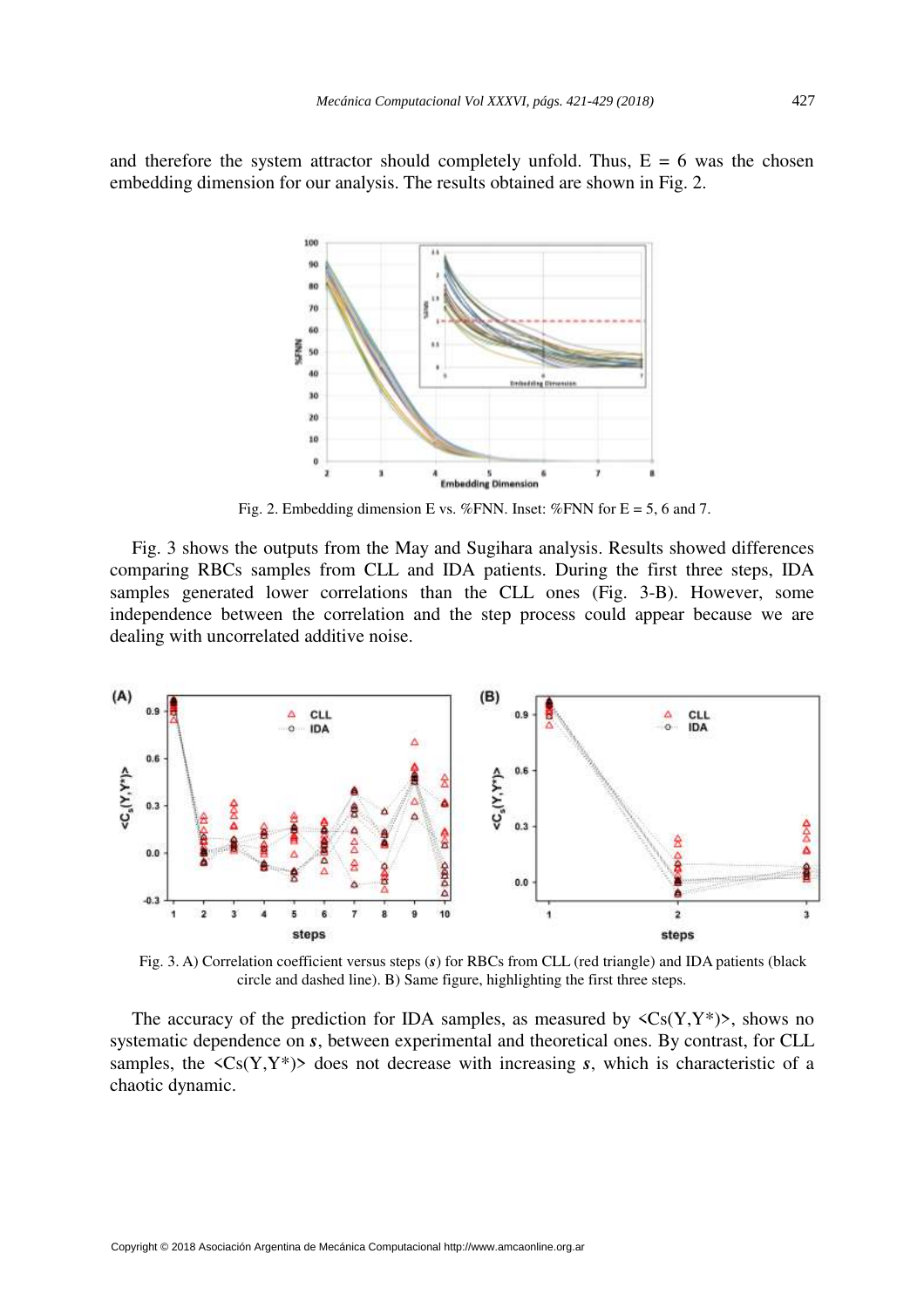| Samples          | Hurst $(s=1)^*$ | Hurst $(s=2)^*$ |
|------------------|-----------------|-----------------|
| Healthy controls | $0.98 \pm 0.01$ | $0.46 \pm 0.04$ |
| Leukemia (CLL)   | $0.98 \pm 0.03$ | $0.63 \pm 0.07$ |
| Anemia (IDA)     | $0.98 \pm 0.02$ | $0.49 \pm 0.02$ |

Table 1: Mean Hurst Exponent for all the RBCs samples ( $*$ : mean  $H \pm SD$ ).

The mean Hurst exponents for all the RBCs samples (including healthy controls) at  $s = 1$ and  $s = 2$  are shown in Table 1. If the value of Hurst Exponent for healthy controls is observed (for *s* = 2), the dynamics of this system could be classified as an ordinary Brownian motion (i.e., *H* ca. 0.5), where statistical properties such as invariance or range are not related at all. Interestingly, the same goes for IDA RBCs samples  $(H = 0.49 \pm 0.02)$ , which would indicate that deformation that this disease would produce on the RBCs (Nagababu et al. 2008) would not have a direct effect on the rheological properties of the blood. On the other hand, on CLL RBCs samples, the system dynamic could be characterized as a persistent fractional Brownian motion ( $H > 0.5$ ), which is fractal in a statistical sense, that is, statistical properties are related over different time scales by way of a power law. In other words, the stress process gives us some special information of the relaxation one in a short time and the series exhibit a great sensitivity to initial conditions.

## **5 CONCLUSIONS**

The proposed quantifiers proved to be useful in the discernment of different pathologies associated with RBCs. Besides, for a quantitative characterization of the behavior of the system under study the results shed light in the utilization of non-linear quantifiers on photometrical recorded series from erythrocytes subjected to shear stress.

Understanding the behavior of biological systems and how it is altered under pathological conditions is a promising way of diagnosis. Specifically, we have linked photometrical recorded time series of erythrocytes under shear stress with increasing embedding dimension E for the dynamical process and Hurts Exponent, to be able to compare and understand the changes on three different erythrocytes populations: healthy donor samples, patients with leukemia, and patients with iron-deficiency anemia. Different patterns were observed for the different populations studied. While in the case of leukemia the patterns showed a chaotic behavior (with deterministic component), in the case of the samples corresponding to irondeficiency anemia patients, the behavior was random as well as the healthy control samples.

## **REFERENCES**

Abarbanel, H.D.I., R. Brown, Sidorowich, J.J., Tsimring, L.S., The Analysis of Observed Chaotic Data in Physical Systems, *Reviews of Modern Physics* 65:1331–1392, 1993.

Feder, J., *Fractals*, Plenum Press, New York, 1988.

- MATLAB. The Mathworks Inc., Natick, Massachusetts, USA, 2013.
- Miller, K.B., Daoust, P.R. Clinical manifestations of acute myeloid leukemia. In: Hoffman, R, Benz, E.J., Shattil, S.J., Furie, B., Cohen, H.J., Silberstein, L.E., McGlave, P., eds. Hematology: Basic Principles and Practice. 4th ed. Philadelphia, Pa: Elsevier, 2005.
- Nagababu, E., Gulyani, S., Earley, C.J., Rifkind, J.M., Mattson M.P., Cutler, R.J., Iron-Deficiency Anemia Enhances Red Blood Cell Oxidative Stress, *Free Radical Research* 42(9): 824–[829, 2008.](https://www.ncbi.nlm.nih.gov/entrez/eutils/elink.fcgi?dbfrom=pubmed&retmode=ref&cmd=prlinks&id=19051108)